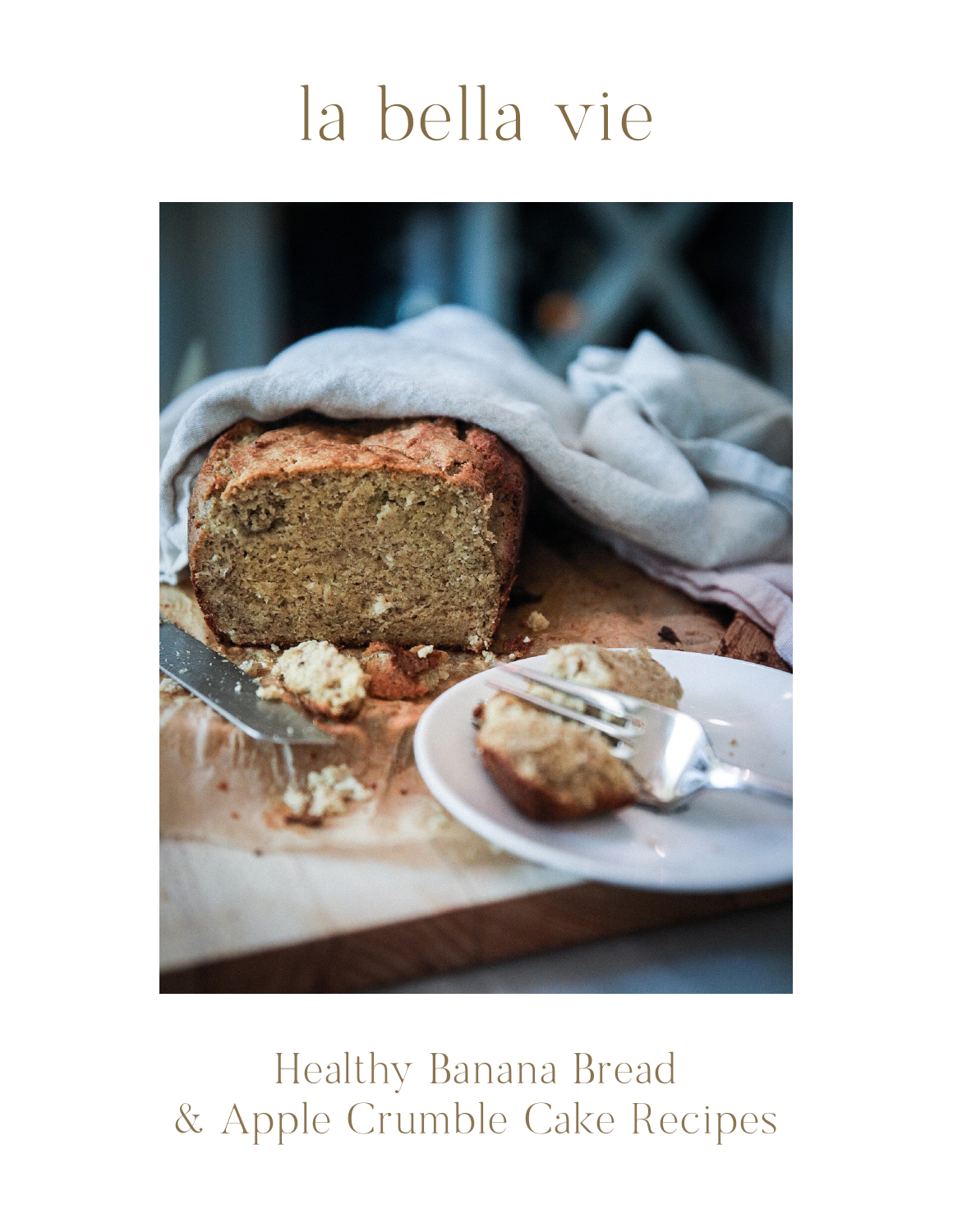### Gluten-Free, Yummy Banana Bread

Ingredients

3 Large eggs 3 Large or 4 small ripe bananas 1/4 C of maple syrup 1/4 C of mild cooking oil 1 tsp. of vanilla extract 1 1/2 tsp of cinnamon

1 tsp. of baking soda 1 tsp. of baking powder 1/4 tsp. salt 3 C of Bob's Red Mill Almond flour 1/2 C of finely chopped walnuts

Pre-heat oven to 350 degrees.

Line a loaf pan with unbleached parchment paper and spray with cooking spray. Set aside.

In a large mixing bowl, mash the bananas. Add eggs, maple syrup, oil, vanilla, cinnamon, baking soda, baking powder, salt, and nuts. Mix until combined.

Add almond flour and mix gently with a spatula to combine.

Pour batter into loaf pan and bake for 55-6 0minutes, or until a toothpick comes out clean.

Remove from the oven and transfer to a cooling rack. Let cool for 15 minutes. Holding onto the parchment paper flaps, remove bread from loaf pan and let it cool off on rack completely before cutting with a serrated knife.